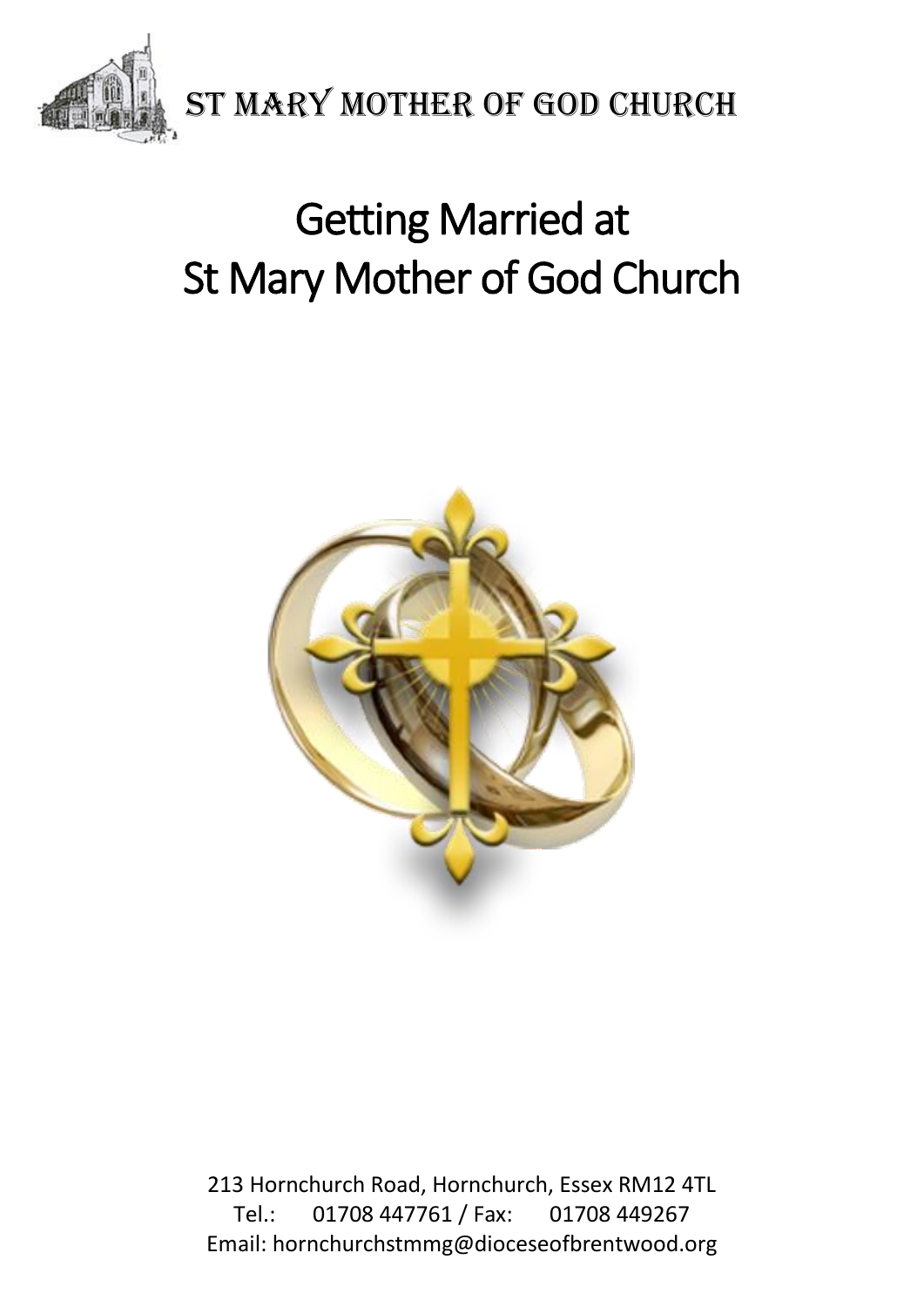

# ST MARY MOTHER OF GOD CHURCH

### INTRODUCTION

Congratulations!!! We are happy that you have asked to have your wedding here at St Mary Mother of God Church, Hornchurch. To enable your wedding day to go as smoothly as possible we would like you to read through this flyer and refer to it during your preparations.

### LEGAL FORMALITIES

You will need to obtain a Registrar's Licence from the Registrar's Office where you live. For Hornchurch this is Langtons, Billets Lane. Tel. 01708 433481.

# CHURCH FORMALITIES

You will need a Certificate of Baptism and a Letter of Freedom from your parents stating that you have not been married before, either civilly or in any other church. A Catholic partner who has lived in any other parish other than St. Mary's for more than six months will need a Letter of Freedom from the parish priest of each such parish.

# SPIRITUAL PREPARATION

The Churches teaching is that every Catholic who wishes to enter into marriage should be fully initiated into the Church i.e. should have received the Sacrament of Reconciliation and Eucharist prior to the wedding day.

#### **FLOWERS**

Our parish provides floral decoration for your wedding. There is no charge for the work of flower arranging, however the cost of the flowers is £175, greenery is donated. Please phone Angela Bennett on 01708 743828/07974 417007 no later than eight weeks prior to your wedding. If you wish to use your own florist, you will still need to phone Angela, in good time, so that appropriate placements can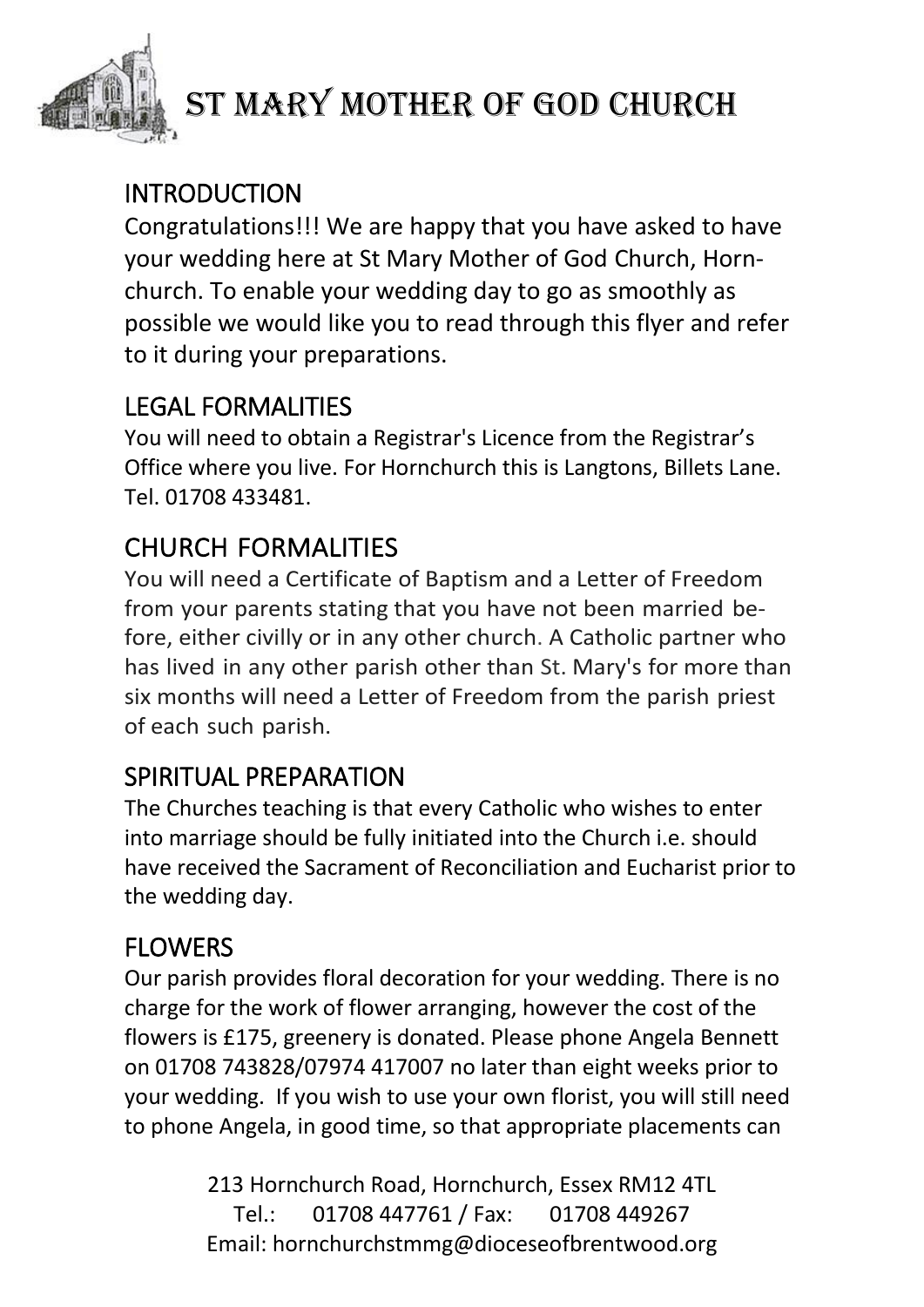

be discussed. This service is not available Monday to Thursday as most of the volunteers are working.

# PHOTOGRAPHY & VIDEOS

Photography and video recordings are permitted in consultation with the priest. Please note however that cameras are not allowed on any part of the sanctuary or in the side chapels. Please make your photographer and guests aware of this. In the case of video recording it is necessary for you to obtain a private function licence from the Mechanical Copyright Protection Society Ltd, Elgar House, 41 Streatham High Road, London SW16 IER. The priest may ask to see this licence before the wedding ceremony.

#### MUSIC

The music will obviously enhance the wedding celebration and the Parish Organist and Choir will be more than happy to help you choose the music for your ceremony. The choir arranges two Wedding Evenings throughout the year so that you can come along and listen to the hymns and marches and make a selection. For further information, contact Jackie Caprari on 07528 485034

#### **FFFS**

The organist, choir and soloist fees should be paid directly to Jackie Caprari, two weeks before the wedding.

Registrar and Church fees are to be paid in cash to the priest at your wedding rehearsal.

| Organist fee (if required) | £100.00 |
|----------------------------|---------|
| Choir fee (if required)    | £100.00 |
| Soloist fee (if required)  | £60.00  |
| Registrars fee             | £90.00  |